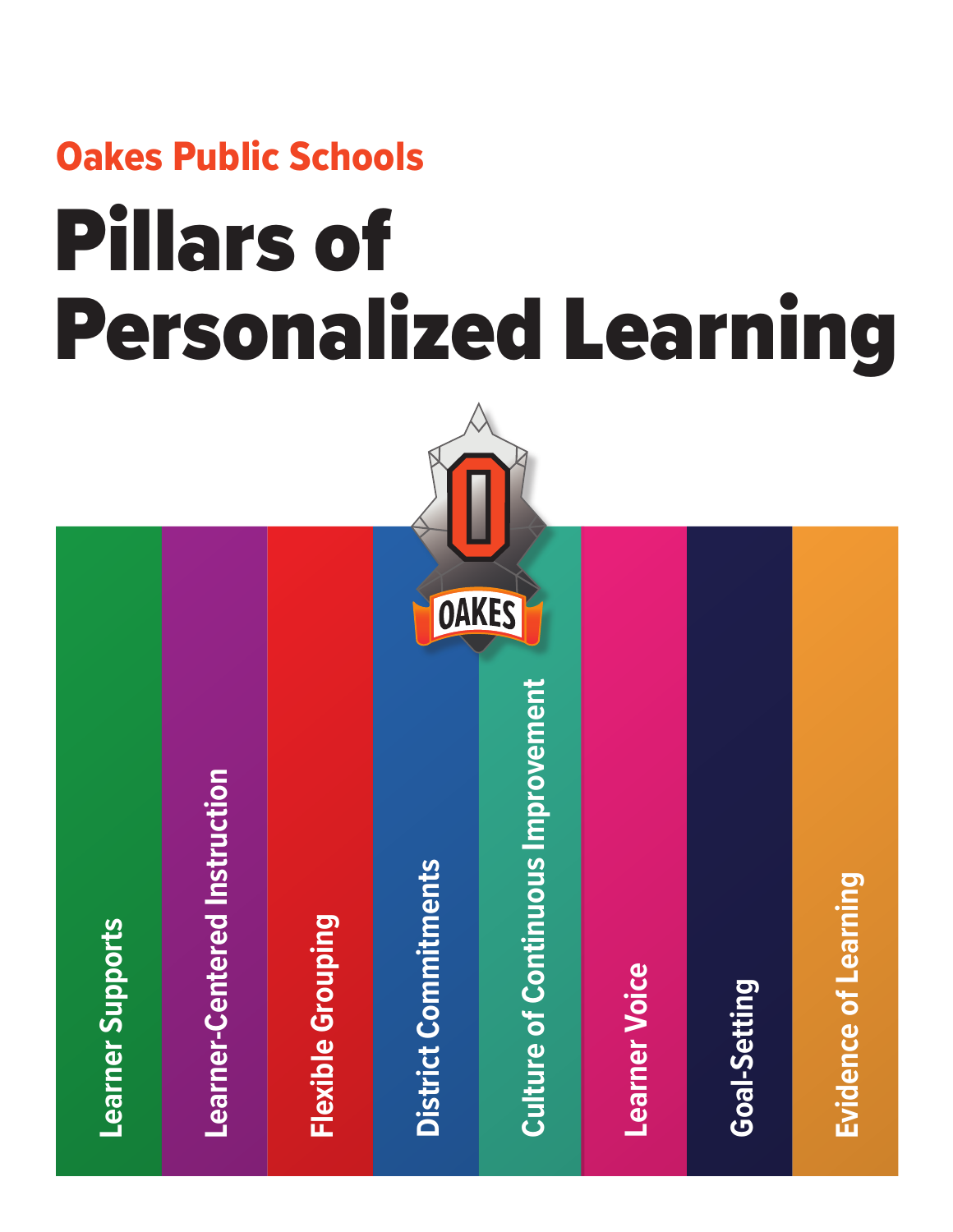#### **Learner Supports**

The learning community will have support systems to foster student growth.

#### **Learner-Centered Instruction**

The learning community will utilize strategies that are learner centered as a driver for all instructional decisions.

#### **Flexible Grouping**

Classroom communities will use data driven practices to provide instructional groupings for personalized support.



#### **Culture of Continuous Improvement**

Educators and learners will sustain a culture of continuous improvement.

### **District Commitments**

Educators and learners will demonstrate our commitments of growth mindset, respect, and genuine relationships.

#### **Learner Voice**

All learners will experience a wide variety of learning strategies to understand, identify, and voice the way they learn best.

#### **Goal-Setting**

Educators and learners will utilize a goal-setting system that prioritizes growth and improvement.

#### **Evidence of Learning**

Instructional decisions will be driven by evidence of learning.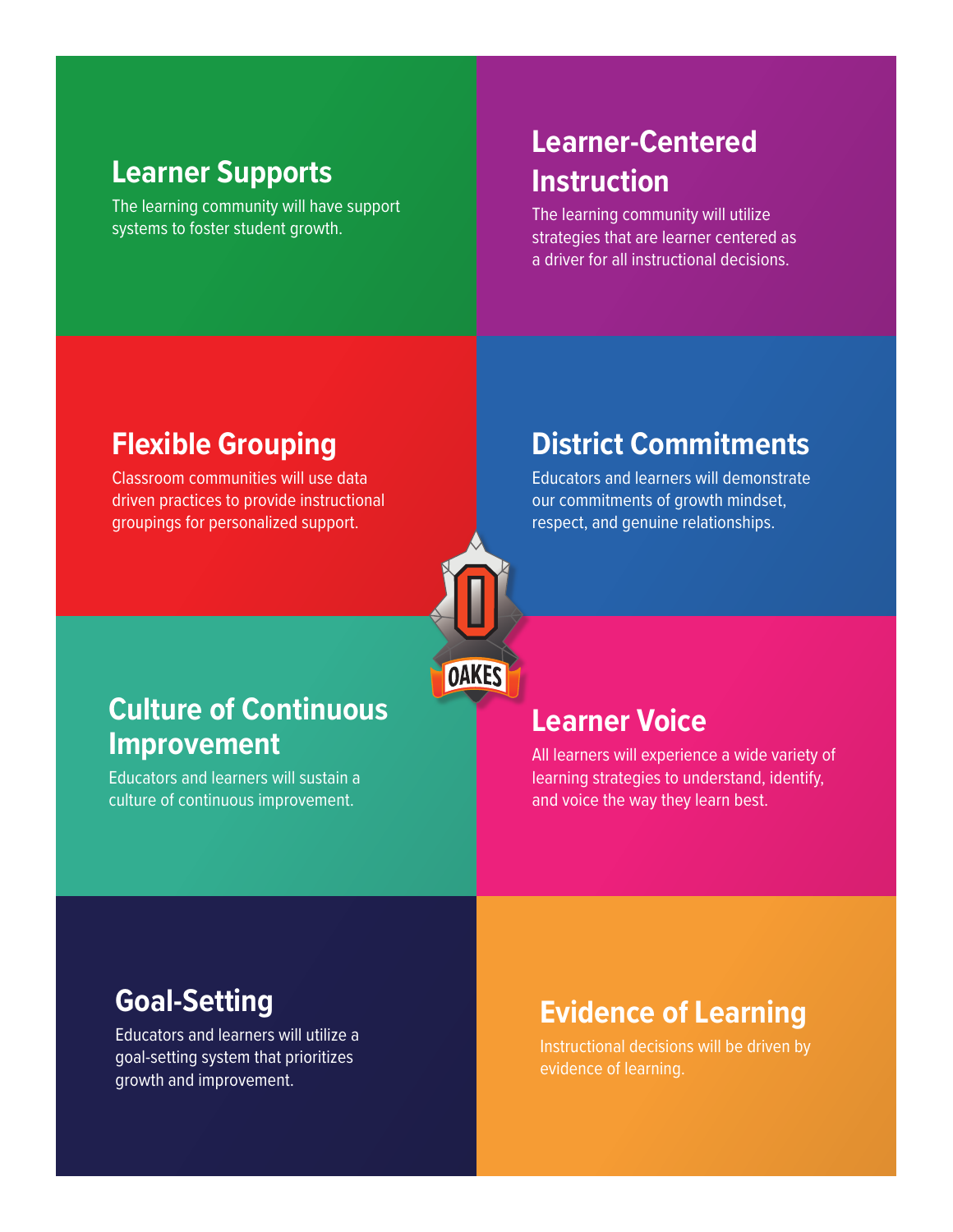## **Learner Supports**

The learning community will have support systems to foster student growth.

| <b>Emerging</b>                                                                                                               | <b>Developing</b>                                                                                                            | <b>Demonstrating</b>                                                                                                                                                                                                                            | <b>Applying</b>                                                                                                                               |
|-------------------------------------------------------------------------------------------------------------------------------|------------------------------------------------------------------------------------------------------------------------------|-------------------------------------------------------------------------------------------------------------------------------------------------------------------------------------------------------------------------------------------------|-----------------------------------------------------------------------------------------------------------------------------------------------|
| Learning community<br>uses traditional targeted<br>interventions for learners<br>who have been identified<br>through testing. | Learning community uses<br>data to address learning<br>supports within pockets<br>of other identified groups<br>of learners. | Learning community uses a<br>system of data-driven timely<br>support to ensure growth<br>in the learning community<br>culture for all learners.                                                                                                 | A personalized system<br>where students advocate for<br>the individualized learning<br>choices and support they<br>need to experience growth. |
| <b>LOOK FORS: LEARNERS</b>                                                                                                    |                                                                                                                              |                                                                                                                                                                                                                                                 |                                                                                                                                               |
| A majority of learners<br>follow the same pathway<br>to get to the same goal.                                                 | Learners receive<br>accommodations and<br>specific support at<br>certain levels.                                             | Learners understand the<br>expected level of growth,<br>work at different paces, and<br>receive different support<br>through data driven decisions.                                                                                             | Learners select from a<br>variety of supports to meet<br>their individual goals.                                                              |
| <b>LOOK FORS: EDUCATORS</b>                                                                                                   |                                                                                                                              |                                                                                                                                                                                                                                                 |                                                                                                                                               |
| Educators lead the learning<br>and establish a uniform pace.                                                                  | Educators use limited data<br>to provide learning support<br>to pockets of students.                                         | Educators use data from<br>readiness checks (formative<br>assessments) to evaluate<br>what supports are needed<br>for all students.<br><b>Educators and learners</b><br>reflect on the support<br>being delivered and make<br>changes together. | <b>Educators and learners</b><br>co-design strategies,<br>pathways and supports to<br>meet their individual goals.                            |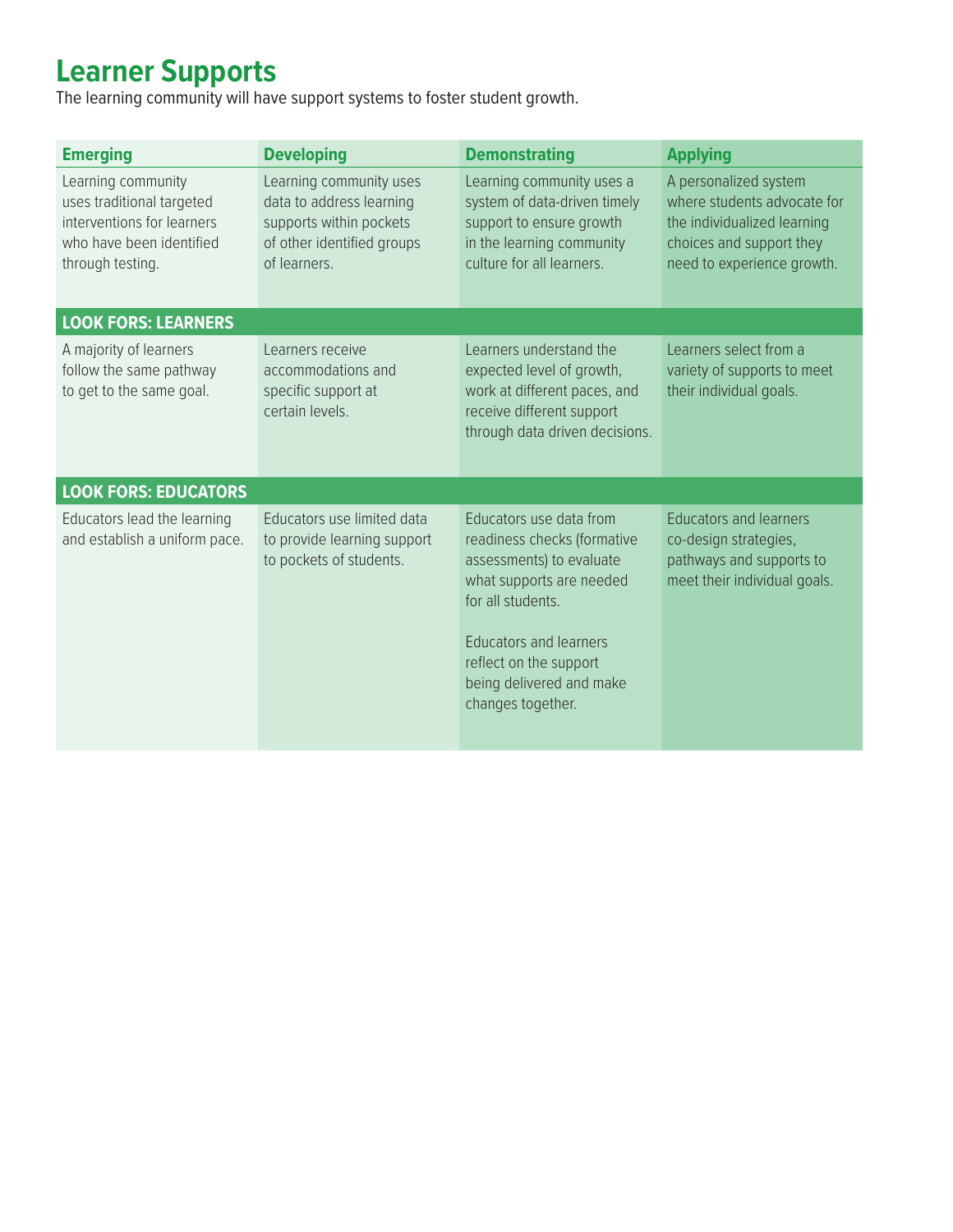## **Learner-Centered Instruction**

The learning community will utilize strategies that are learner centered as a driver for all instructional decisions.

| <b>Emerging</b>                                                                                    | <b>Developing</b>                                                                                                            | <b>Demonstrating</b>                                                                                                                     | <b>Applying</b>                                                                                                                  |
|----------------------------------------------------------------------------------------------------|------------------------------------------------------------------------------------------------------------------------------|------------------------------------------------------------------------------------------------------------------------------------------|----------------------------------------------------------------------------------------------------------------------------------|
| Instructional design and deliv-<br>ery are educator driven.                                        | Instructional design and<br>delivery are educator-led with<br>increased opportunities for<br>learner voice and choice.       | Instructional design and<br>delivery are a shared practice<br>between the educators and<br>learners.                                     | Instructional design and<br>delivery are learner driven.<br>Educators are now the<br>facilitators of learning.                   |
| <b>LOOK FORS: LEARNERS</b>                                                                         |                                                                                                                              |                                                                                                                                          |                                                                                                                                  |
| Learners are compliant.<br>Learners retrieve knowledge<br>that comes from educators.               | Learners begin to have<br>choices on how they<br>access content.<br>Learners provide feedback<br>on instructional decisions. | Learners conference with<br>educators and self-assess<br>their level of understanding.<br>Learners help make<br>instructional decisions. | Learner's design and/or<br>co-design their learning plans<br>and pathways.<br>Learners own their learning.                       |
| <b>LOOK FORS: EDUCATORS</b>                                                                        |                                                                                                                              |                                                                                                                                          |                                                                                                                                  |
| Educators make the primary<br>decisions on curriculum.<br>delivery of instruction,<br>and support. | Educators provide choices for<br>learners to practice making<br>instructional decisions.                                     | Educators conference with<br>learners on instructional<br>decisions based on learner<br>level of understanding.                          | <b>Educators support learners</b><br>through the process of<br>designing pathways to<br>meet their individual<br>learning needs. |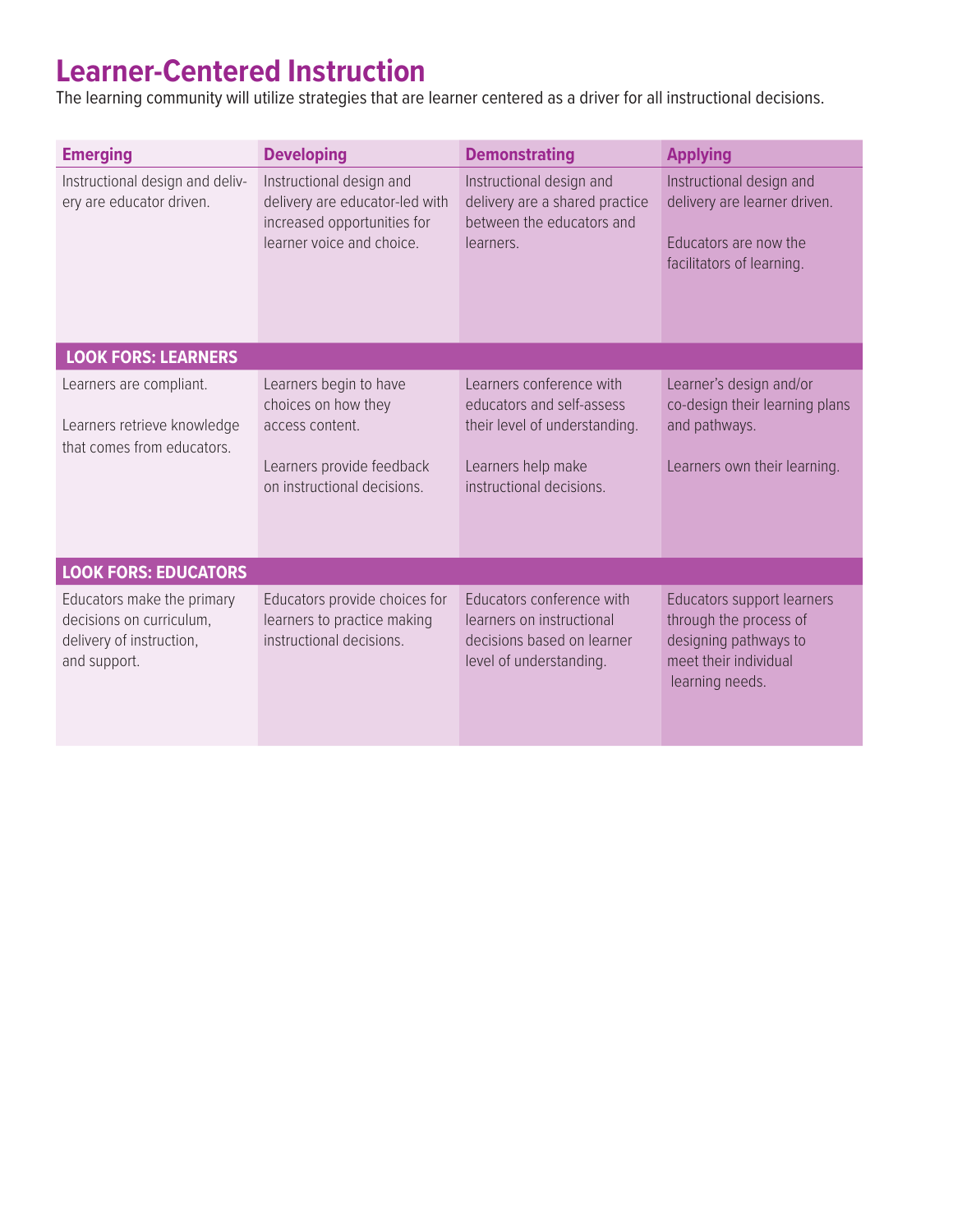## **Flexible Grouping**

Classroom communities will use data driven practices to provide instructional groupings for personalized support.

| <b>Emerging</b>                                     | <b>Developing</b>                                                                     | <b>Demonstrating</b>                                                                                   | <b>Applying</b>                                                                                                                          |
|-----------------------------------------------------|---------------------------------------------------------------------------------------|--------------------------------------------------------------------------------------------------------|------------------------------------------------------------------------------------------------------------------------------------------|
| Grouping is not based<br>on data.                   | Grouping is intentional but<br>not using readiness checks<br>(formative assessment).  | Grouping is determined using<br>readiness checks (formative<br>assessment).                            | Grouping is continuous as<br>instructional and learner<br>needs change based on<br>data from readiness checks<br>(formative assessment). |
| <b>LOOK FORS: LEARNERS</b>                          |                                                                                       |                                                                                                        |                                                                                                                                          |
| Learners work independently<br>or in random groups. | Learners recognize what<br>group they are in but not why.                             | Learners voice what group<br>they are in and why.                                                      | Learners advocate for<br>support they need, including<br>group changes.                                                                  |
| <b>LOOK FORS: EDUCATORS</b>                         |                                                                                       |                                                                                                        |                                                                                                                                          |
| Educators use groupings at<br>random.               | <b>Educators intentionally</b><br>group with some data to<br>support their decisions. | <b>Educators intentionally</b><br>group learners using<br>readiness checks<br>(formative assessments). | Educators continuously use<br>readiness checks (formative<br>assessment) to group and<br>regroup learners.                               |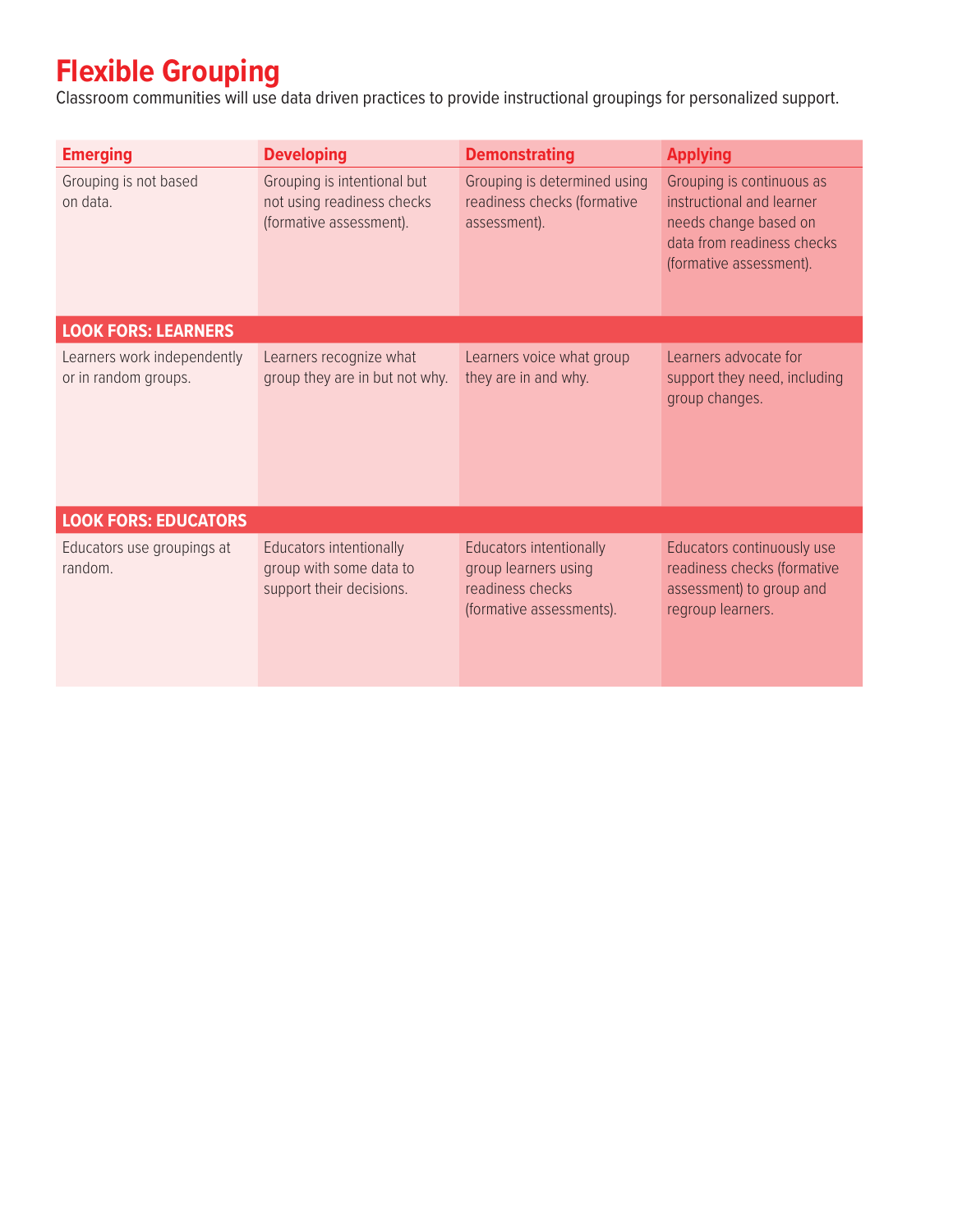# **District Commitments**

Educators and learners will demonstrate our commitments of growth mindset, respect, and genuine relationships.

| <b>Emerging</b>                                            | <b>Developing</b>                                                        | <b>Demonstrating</b>                                                  | <b>Applying</b>                                                                |
|------------------------------------------------------------|--------------------------------------------------------------------------|-----------------------------------------------------------------------|--------------------------------------------------------------------------------|
| Our commitments are known<br>but not intentionally taught. | Our commitments are<br>intentionally taught and<br>evident in isolation. | Our commitments are<br>seen in practice throughout<br>our classrooms. | Our commitments are<br>evident throughout the<br>whole learning community.     |
| <b>LOOK FORS: LEARNERS</b>                                 |                                                                          |                                                                       |                                                                                |
| Learners know our<br>commitments.                          | Learners define or<br>give examples of our<br>commitments.               | Learners demonstrate<br>our commitments in<br>the classroom.          | Learners live out our<br>commitments throughout<br>the learning community.     |
| <b>LOOK FORS: EDUCATORS</b>                                |                                                                          |                                                                       |                                                                                |
| Educators know our<br>commitments.                         | Educators teach our<br>commitments to learners.                          | Educators model our<br>commitments in the<br>classroom.               | Educators recognize<br>and celebrate with learners<br>who use our commitments. |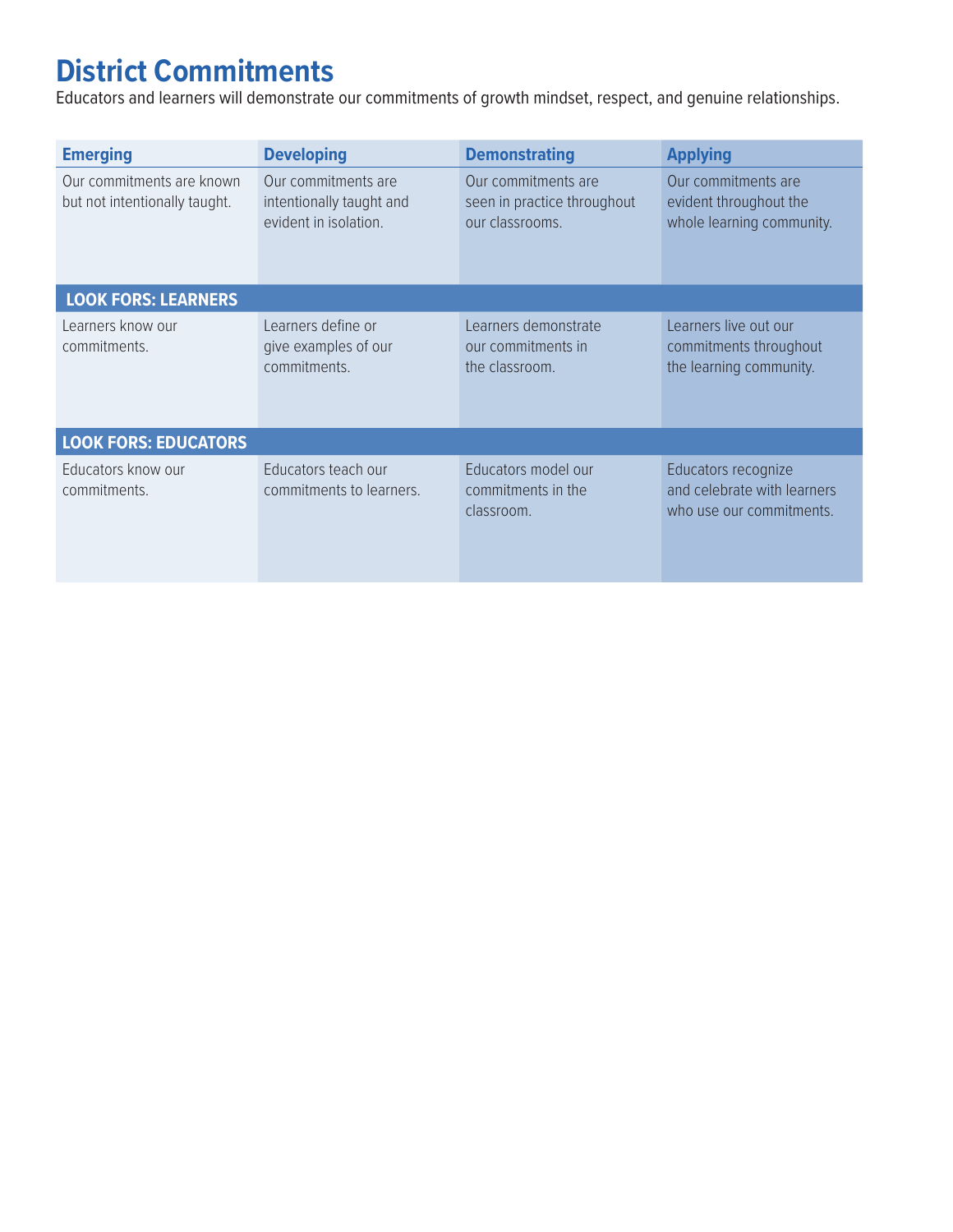# **Culture of Continuous Improvement**

Educators and learners will sustain a culture of continuous improvement.

| <b>Emerging</b>                                                         | <b>Developing</b>                                                                                                  | <b>Demonstrating</b>                                                                                                                              | <b>Applying</b>                                                                                                                                                   |
|-------------------------------------------------------------------------|--------------------------------------------------------------------------------------------------------------------|---------------------------------------------------------------------------------------------------------------------------------------------------|-------------------------------------------------------------------------------------------------------------------------------------------------------------------|
| <b>Educators and learners</b><br>improvement practices<br>do not exist. | <b>Educators and learners</b><br>improvement practices<br>exist in isolation.                                      | <b>Educators and learners</b><br>implement and demonstrate<br>improvement practice<br>throughout the district.                                    | <b>Educators and learners</b><br>recognize and<br>celebrate growth.                                                                                               |
| <b>LOOK FORS: LEARNERS</b>                                              |                                                                                                                    |                                                                                                                                                   |                                                                                                                                                                   |
| Learners do not take<br>advantage of opportunities<br>to improve work.  | Learners take advantage<br>of opportunities to improve<br>work at times.<br>Learners give and receive<br>feedback. | Learners strive to continuously<br>improve their work.<br>Learners collaborate with<br>others to make changes<br>based on meaningful<br>feedback. | Learners advocate and<br>create solutions to improve<br>their personal learning.<br>Learners share how<br>meaningful feedback<br>influenced their<br>improvement. |
| <b>LOOK FORS: EDUCATORS</b>                                             |                                                                                                                    |                                                                                                                                                   |                                                                                                                                                                   |
| Educators provide limited<br>chances for learners to<br>improve work.   | Educators encourage learners<br>to improve their work.<br>Educators provide                                        | Educators facilitate a cycle<br>of continuous improvement.<br>Educators collaborate                                                               | Educators recognize and<br>celebrate growth.<br>Educators provide and                                                                                             |
| Educators make decisions<br>that are not data informed.                 | opportunities for learners<br>to give and receive<br>feedback.                                                     | with learners to implement<br>changes based on feedback.<br>Educators use data to                                                                 | seek feedback to improve<br>their practice.<br>Educators continuously                                                                                             |
|                                                                         | Educators use data to<br>justify decisions.                                                                        | help inform what decisions<br>should be made.                                                                                                     | use data to guide and<br>evaluate decisions.                                                                                                                      |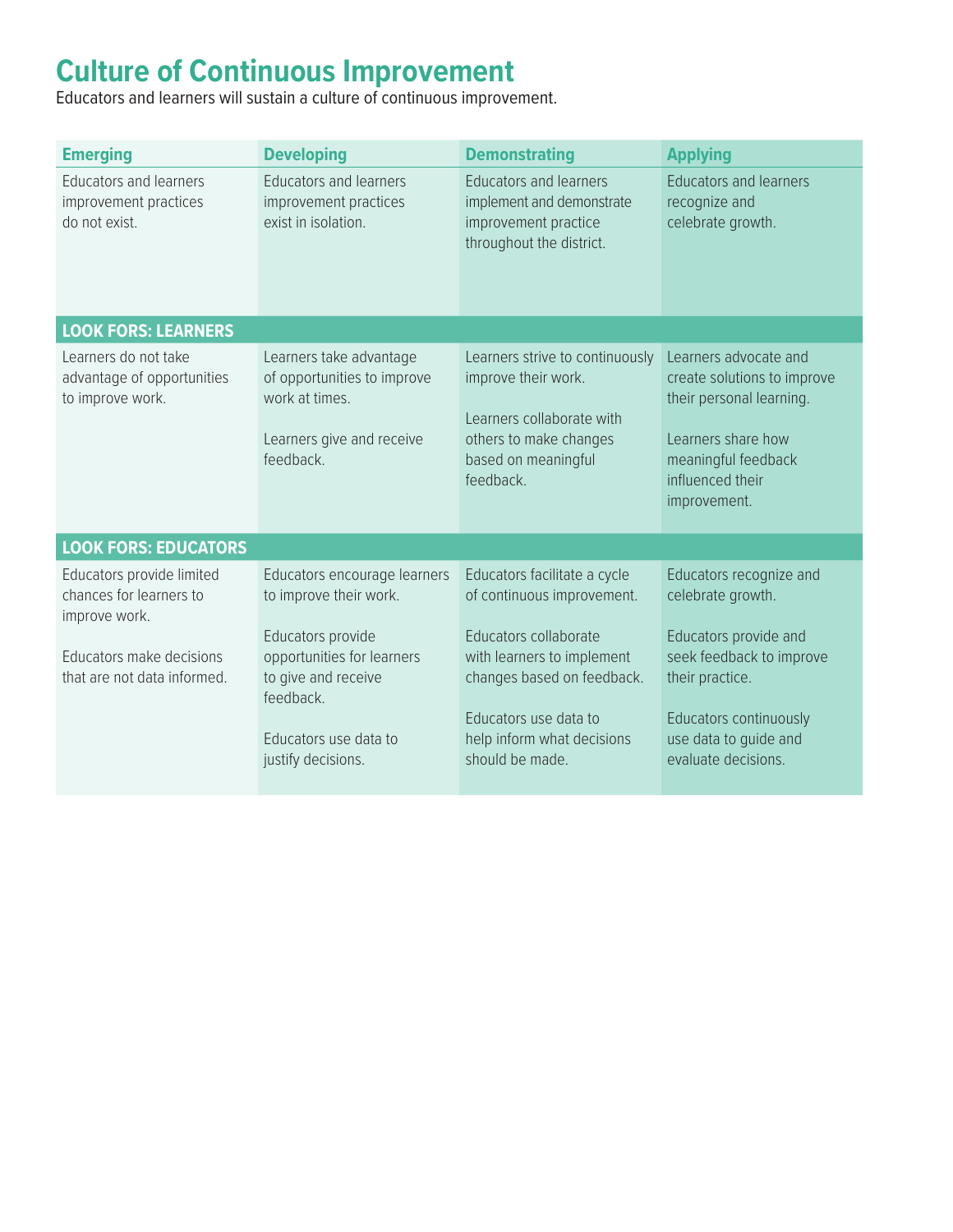## **Learner Voice**

All learners will experience a wide variety of learning strategies to understand, identify, and voice the way they learn best.

| <b>Emerging</b>                                     | <b>Developing</b>                                                                                                                                                     | <b>Demonstrating</b>                                                    | <b>Applying</b>                                                                                        |
|-----------------------------------------------------|-----------------------------------------------------------------------------------------------------------------------------------------------------------------------|-------------------------------------------------------------------------|--------------------------------------------------------------------------------------------------------|
| Learners experience limited<br>learning strategies. | Learners experience<br>and identify various<br>learning strategies.                                                                                                   | Learners identify,<br>understand, and voice<br>how they learn best.     | Learners reflect on their<br>choices to gain knowledge<br>and demonstrate learning in<br>various ways. |
| <b>LOOK FORS: LEARNERS</b>                          |                                                                                                                                                                       |                                                                         |                                                                                                        |
| Learners experience limited<br>learning strategies. | Learners experience and<br>identify various learning<br>strategies.<br>Learners choose the same<br>approach to show their<br>learning based on ease<br>of completion. | Learners identify,<br>understand, and voice<br>how they learn best.     | Learners identify and<br>choose the best learning<br>practice for the situation.                       |
| <b>LOOK FORS: EDUCATORS</b>                         |                                                                                                                                                                       |                                                                         |                                                                                                        |
| Educators provide limited<br>learning experiences.  | Educators provide various<br>learning opportunities.                                                                                                                  | Educators allow for learning<br>opportunities based on<br>learner voice | Learning opportunities are<br>driven by learner voice.                                                 |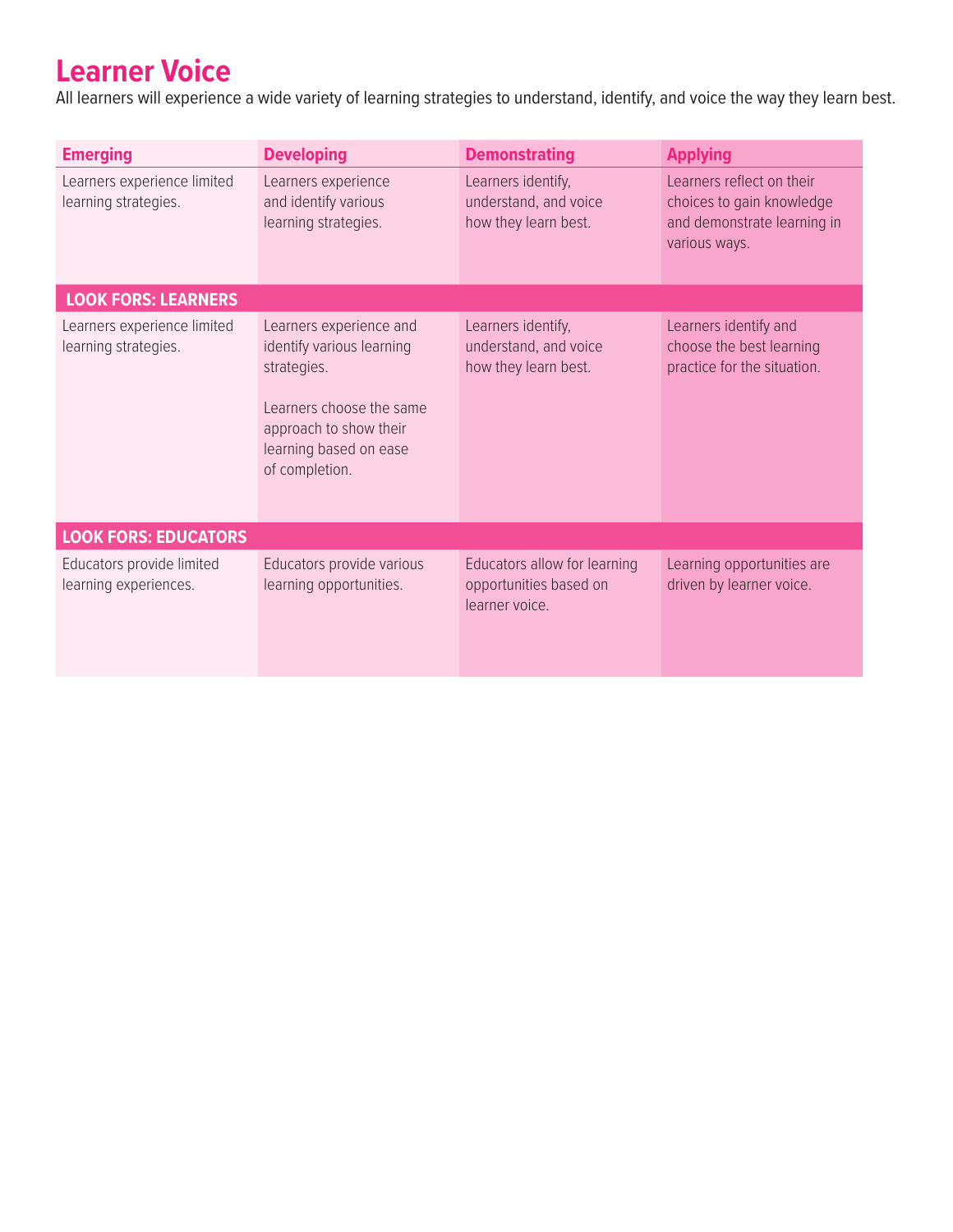# **Goal-Setting**

Educators and learners will utilize a goal-setting system that prioritizes growth and improvement.

| <b>Emerging</b>                             | <b>Developing</b>                                                                                                   | <b>Demonstrating</b>                                                                                                                                                                                                     | <b>Applying</b>                                                                                                                                                      |
|---------------------------------------------|---------------------------------------------------------------------------------------------------------------------|--------------------------------------------------------------------------------------------------------------------------------------------------------------------------------------------------------------------------|----------------------------------------------------------------------------------------------------------------------------------------------------------------------|
| Educators and learners know<br>about goals. | <b>Educators and learners</b><br>create a goal.                                                                     | <b>Educators and learners</b><br>create plans and determine<br>steps to accomplish goals.<br>Goals are shared with others.                                                                                               | Educators and learners use<br>data, feedback, and evidence<br>to adjust goals.<br>Transparency throughout<br>the goal-setting process is<br>practiced at all levels. |
|                                             |                                                                                                                     |                                                                                                                                                                                                                          |                                                                                                                                                                      |
| <b>LOOK FORS: LEARNERS</b>                  |                                                                                                                     |                                                                                                                                                                                                                          |                                                                                                                                                                      |
| Learners know about goals.                  | Learners create a goal with<br>educator quidance.                                                                   | Learners create a plan<br>to achieve their goal.<br>Learners share goals<br>with others.                                                                                                                                 | Learners reflect on their<br>goal and adjust based<br>on data, feedback,<br>and evidence.                                                                            |
| <b>LOOK FORS: EDUCATORS</b>                 |                                                                                                                     |                                                                                                                                                                                                                          |                                                                                                                                                                      |
| Educators teach about goals.                | Educators quide learners<br>through the goal setting<br>process.<br>Educators create<br>classroom/individual goals. | Educators support learner<br>in creating action steps to<br>accomplish goals.<br>Educators develop action<br>steps to accomplish<br>their goals.<br>Educators share their<br>goals with other educators<br>and learners. | Educators reflect and adjust<br>their goals based on data,<br>feedback, and evidence.                                                                                |